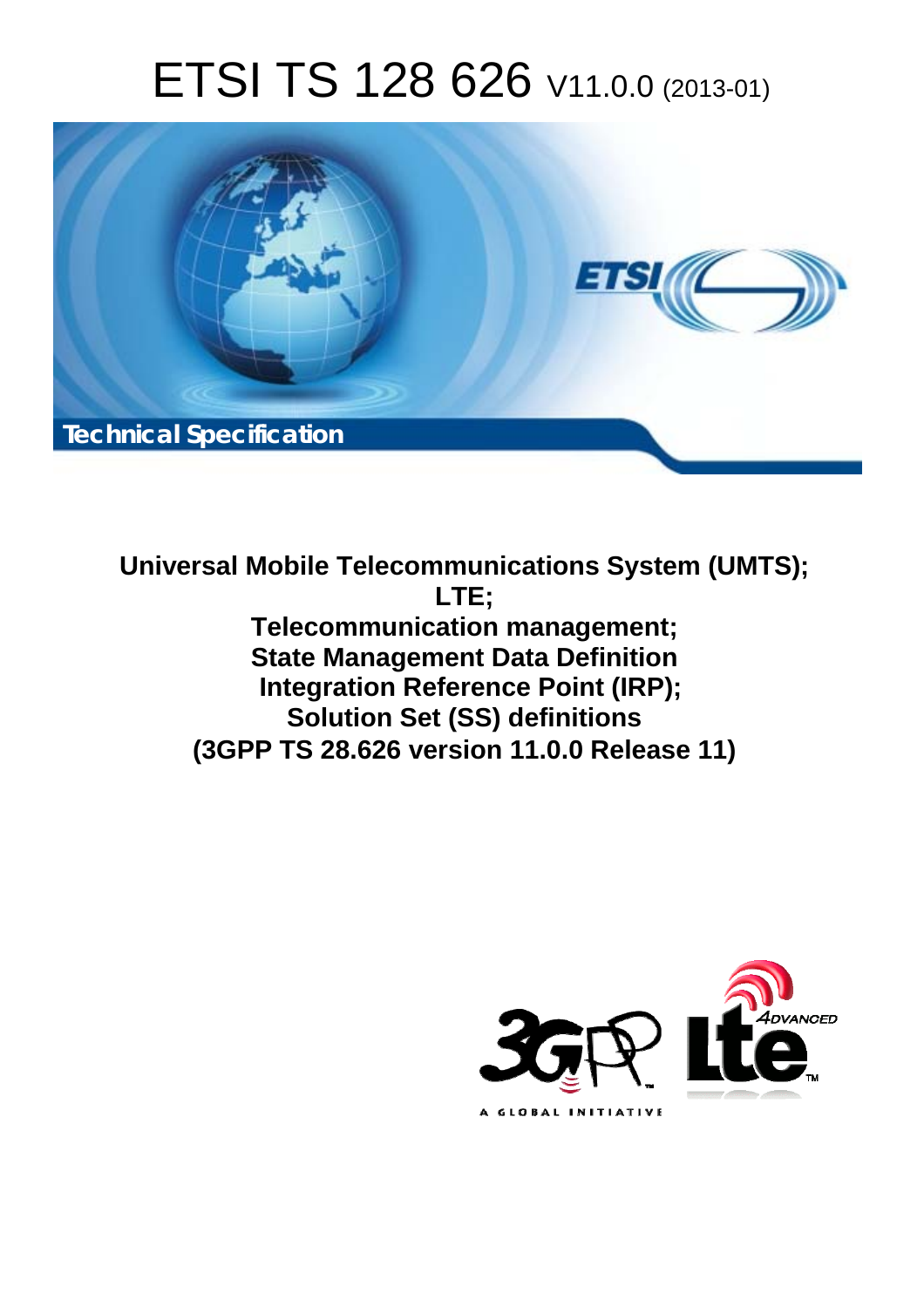Reference DTS/TSGS-0528626vb00

> Keywords LTE,UMTS

#### *ETSI*

#### 650 Route des Lucioles F-06921 Sophia Antipolis Cedex - FRANCE

Tel.: +33 4 92 94 42 00 Fax: +33 4 93 65 47 16

Siret N° 348 623 562 00017 - NAF 742 C Association à but non lucratif enregistrée à la Sous-Préfecture de Grasse (06) N° 7803/88

#### *Important notice*

Individual copies of the present document can be downloaded from: [http://www.etsi.org](http://www.etsi.org/)

The present document may be made available in more than one electronic version or in print. In any case of existing or perceived difference in contents between such versions, the reference version is the Portable Document Format (PDF). In case of dispute, the reference shall be the printing on ETSI printers of the PDF version kept on a specific network drive within ETSI Secretariat.

Users of the present document should be aware that the document may be subject to revision or change of status. Information on the current status of this and other ETSI documents is available at <http://portal.etsi.org/tb/status/status.asp>

If you find errors in the present document, please send your comment to one of the following services: [http://portal.etsi.org/chaircor/ETSI\\_support.asp](http://portal.etsi.org/chaircor/ETSI_support.asp)

#### *Copyright Notification*

No part may be reproduced except as authorized by written permission. The copyright and the foregoing restriction extend to reproduction in all media.

> © European Telecommunications Standards Institute 2013. All rights reserved.

DECT<sup>™</sup>, PLUGTESTS<sup>™</sup>, UMTS<sup>™</sup> and the ETSI logo are Trade Marks of ETSI registered for the benefit of its Members. **3GPP**TM and **LTE**™ are Trade Marks of ETSI registered for the benefit of its Members and of the 3GPP Organizational Partners.

**GSM**® and the GSM logo are Trade Marks registered and owned by the GSM Association.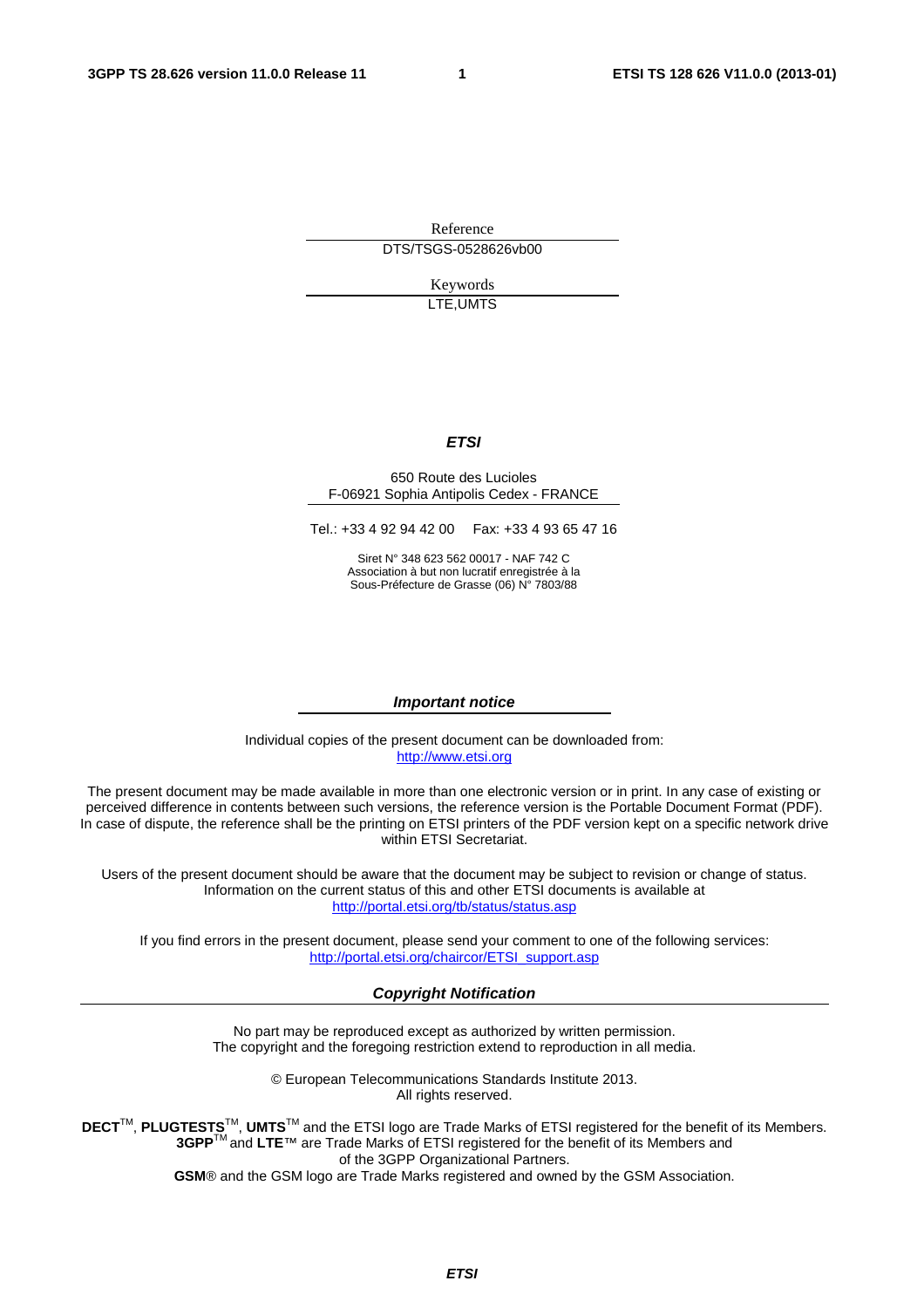#### Intellectual Property Rights

IPRs essential or potentially essential to the present document may have been declared to ETSI. The information pertaining to these essential IPRs, if any, is publicly available for **ETSI members and non-members**, and can be found in ETSI SR 000 314: *"Intellectual Property Rights (IPRs); Essential, or potentially Essential, IPRs notified to ETSI in respect of ETSI standards"*, which is available from the ETSI Secretariat. Latest updates are available on the ETSI Web server [\(http://ipr.etsi.org](http://webapp.etsi.org/IPR/home.asp)).

Pursuant to the ETSI IPR Policy, no investigation, including IPR searches, has been carried out by ETSI. No guarantee can be given as to the existence of other IPRs not referenced in ETSI SR 000 314 (or the updates on the ETSI Web server) which are, or may be, or may become, essential to the present document.

#### Foreword

This Technical Specification (TS) has been produced by ETSI 3rd Generation Partnership Project (3GPP).

The present document may refer to technical specifications or reports using their 3GPP identities, UMTS identities or GSM identities. These should be interpreted as being references to the corresponding ETSI deliverables.

The cross reference between GSM, UMTS, 3GPP and ETSI identities can be found under [http://webapp.etsi.org/key/queryform.asp.](http://webapp.etsi.org/key/queryform.asp)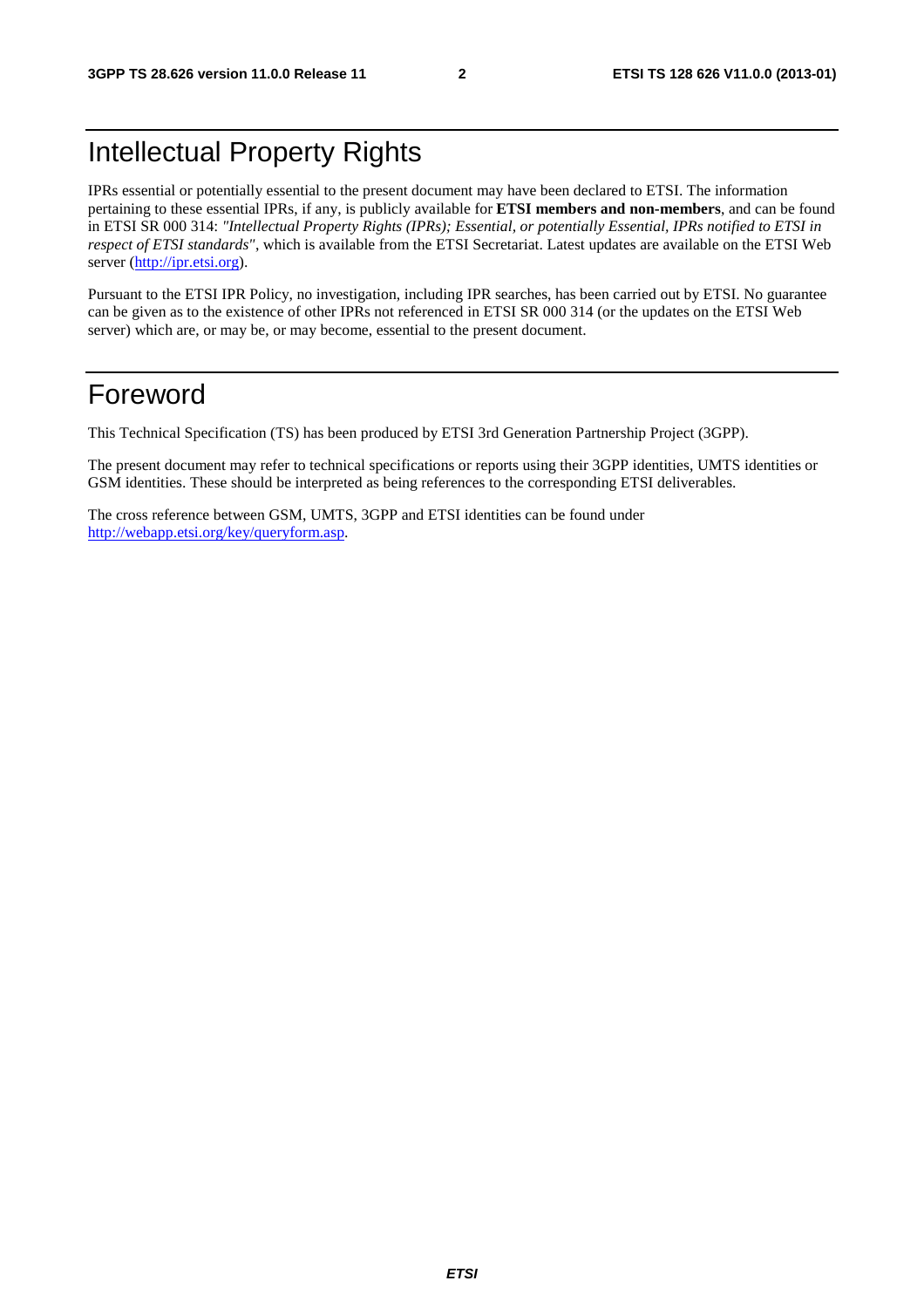$\mathbf{3}$ 

## Contents

| 1                                       |                               |  |  |  |  |  |
|-----------------------------------------|-------------------------------|--|--|--|--|--|
| $\overline{2}$                          |                               |  |  |  |  |  |
| 3<br>3.1<br>3.2                         |                               |  |  |  |  |  |
| 4                                       |                               |  |  |  |  |  |
|                                         | <b>Annex A (normative):</b>   |  |  |  |  |  |
| A.1<br>A.1.1                            |                               |  |  |  |  |  |
| A.2<br>A.2.1<br>A.2.2                   |                               |  |  |  |  |  |
| A.3<br>A.3.1<br>A.3.2<br>A.3.3<br>A.3.4 |                               |  |  |  |  |  |
|                                         | <b>Annex B</b> (normative):   |  |  |  |  |  |
| R <sub>1</sub><br>B.1.1                 |                               |  |  |  |  |  |
| B.2                                     |                               |  |  |  |  |  |
| B.3<br>B.3.1<br><b>B.3.2</b>            |                               |  |  |  |  |  |
|                                         | <b>Annex C</b> (Informative): |  |  |  |  |  |
|                                         |                               |  |  |  |  |  |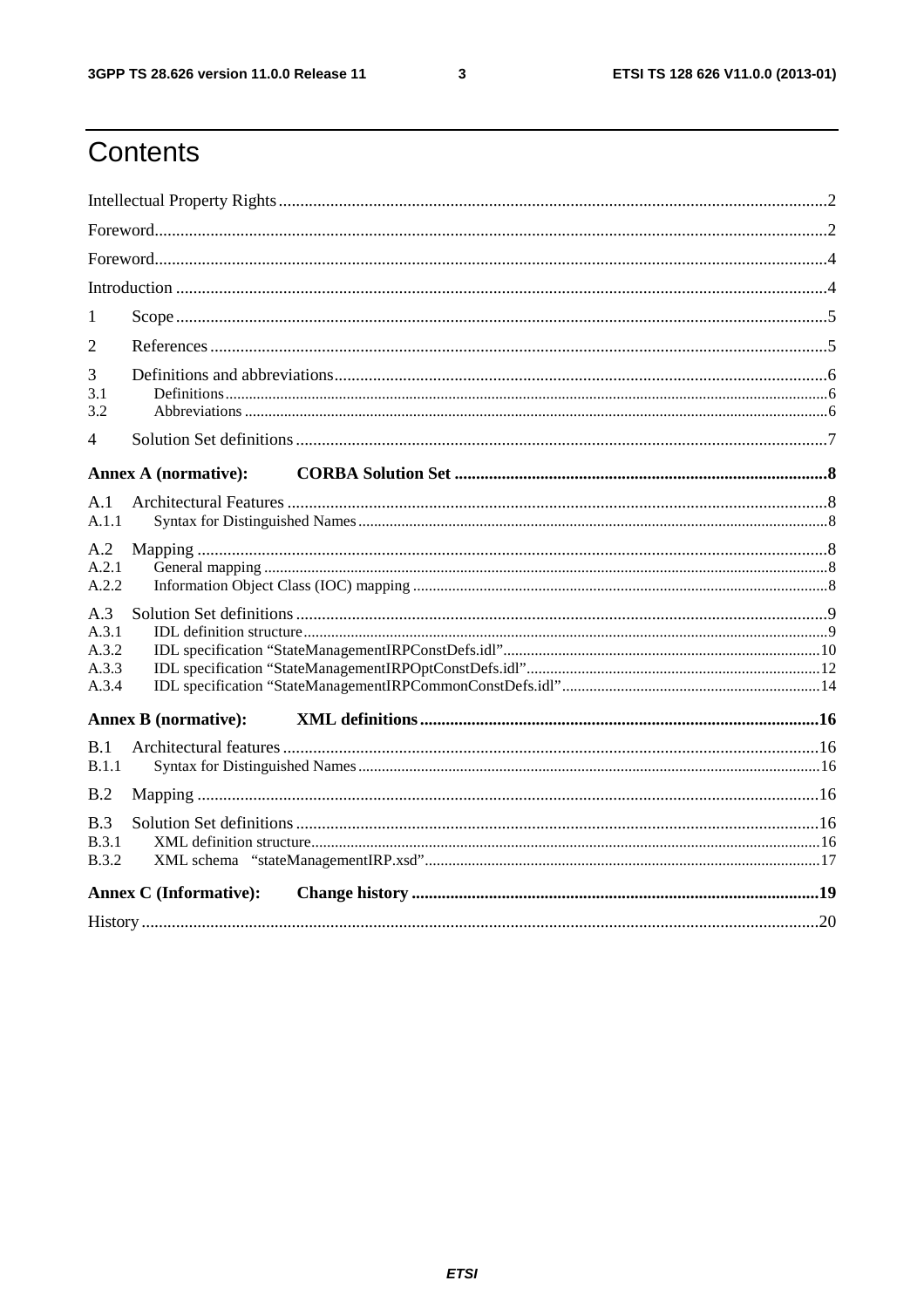#### Foreword

This Technical Specification (TS) has been produced by the 3<sup>rd</sup> Generation Partnership Project (3GPP).

The contents of the present document are subject to continuing work within the TSG and may change following formal TSG approval. Should the TSG modify the contents of the present document, it will be re-released by the TSG with an identifying change of release date and an increase in version number as follows:

Version x.y.z

where:

- x the first digit:
	- 1 presented to TSG for information;
	- 2 presented to TSG for approval;
	- 3 or greater indicates TSG approved document under change control.
- y the second digit is incremented for all changes of substance, i.e. technical enhancements, corrections, updates, etc.
- z the third digit is incremented when editorial only changes have been incorporated in the document.

#### **Ready for Converged Management**

This specification is part of a set that has been developed for converged management solutions.

#### Introduction

The present document is part of a TS-family covering the 3<sup>rd</sup> Generation Partnership Project; Technical Specification Group Services and System Aspects; Telecommunication management; as identified below:

- 28.624 State Management Data Definition Integration Reference Point (IRP); Requirements
- 28.625 State Management Data Definition Integration Reference Point (IRP); Information Service (IS)
- **28.626 State Management Data Definition Integration Reference Point (IRP); Solution Set (SS) definitions**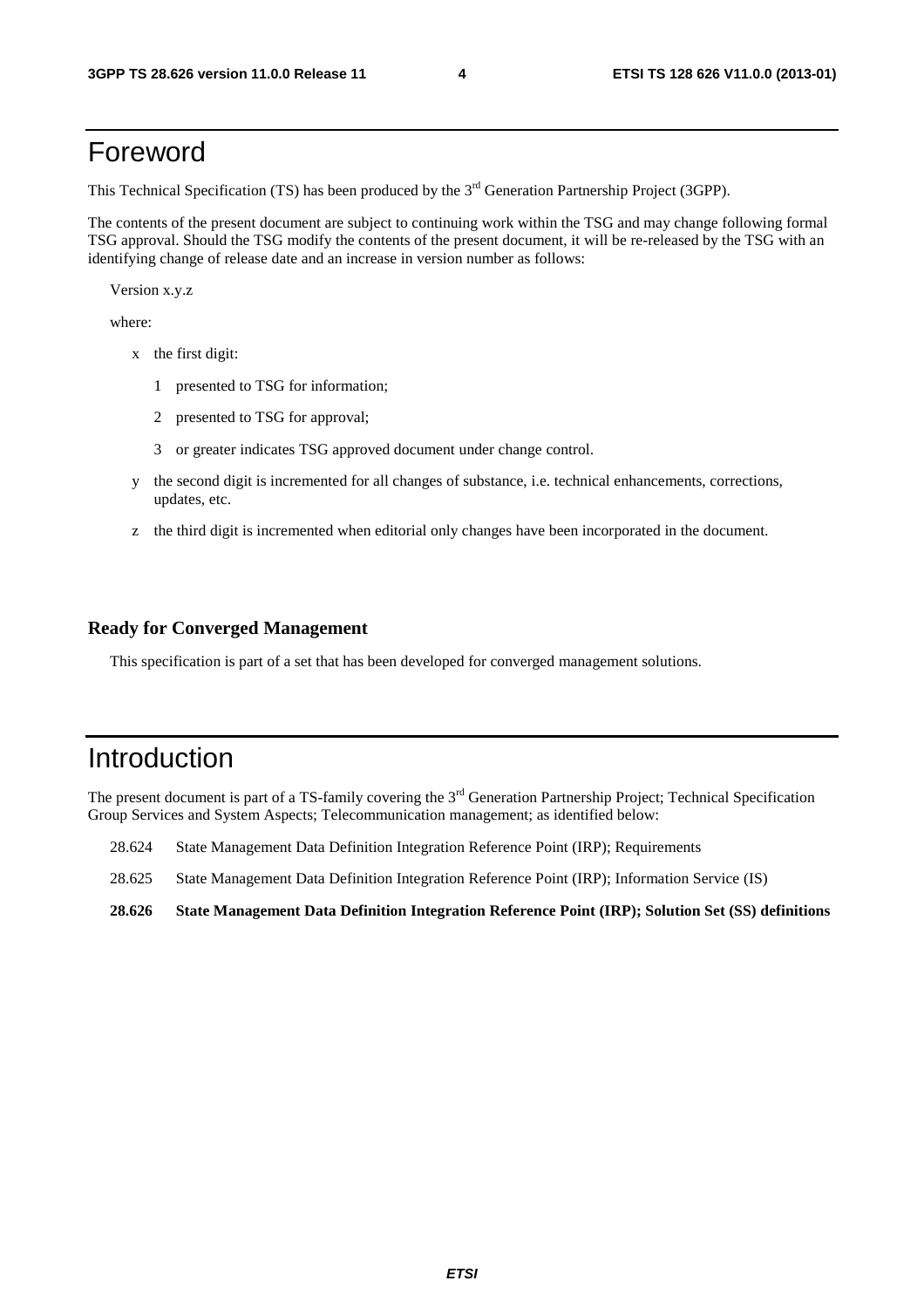#### 1 Scope

The present document specifies the Solution Set (SS) definitions for the IRP whose semantics is specified in State Management Data Definition IRP: Information Service (IS) (3GPP TS 28.625 [2]).

This Solution Set definitions specification is related to 3GPP TS 28.625 V11.0.X.

#### 2 References

The following documents contain provisions, which, through reference in this text, constitute provisions of the present document.

- References are either specific (identified by date of publication, edition number, version number, etc.) or non-specific.
- For a specific reference, subsequent revisions do not apply.
- For a non-specific reference, the latest version applies. In the case of a reference to a 3GPP document (including a GSM document), a non-specific reference implicitly refers to the latest version of that document *in the same Release as the present document*.
- [1] 3GPP TS 28.623: "Generic Network Resource Model (NRM) Integration Reference Point (IRP); Solution Set (SS) definitions".

[2] 3GPP TS 28.625: "Telecommunication management; State Management Data Definition Integration Reference Point (IRP): Information Service (IS)".

- [3] ITU-T Recommendation X.721: "Information technology Open Systems Interconnection Structure of management information: Definition of management information".
- [4] ITU-T Recommendation M.3100: "Generic network information model".
- [5] 3GPP TS 32.612: "Telecommunication management; Configuration Management (CM); Bulk CM Integration Reference Point (IRP); Information Service (IS)".
- [6] 3GPP TS 32.616: "Telecommunication management; Configuration Management (CM); Bulk CM Integration Reference Point (IRP); Solution Set (SS) definitions".
- [7] W3C REC-xml-20001006: "Extensible Markup Language (XML) 1.0 (Second Edition)".
- [8] W3C REC-xmlschema-0-20010502: "XML Schema Part 0: Primer".
- [9] W3C REC-xmlschema-1-20010502: "XML Schema Part 1: Structures".
- [10] W3C REC-xmlschema-2-20010502: "XML Schema Part 2: Datatypes".
- [11] W3C REC-xml-names-19990114: "Namespaces in XML".
- [12] ITU-T Recommendation X.721: "Information technology Open Systems Interconnection Structure of management information: Definition of management information".
- [13] 3GPP TS 32.300: "Telecommunication management; Configuration Management (CM); Name convention for Managed Objects".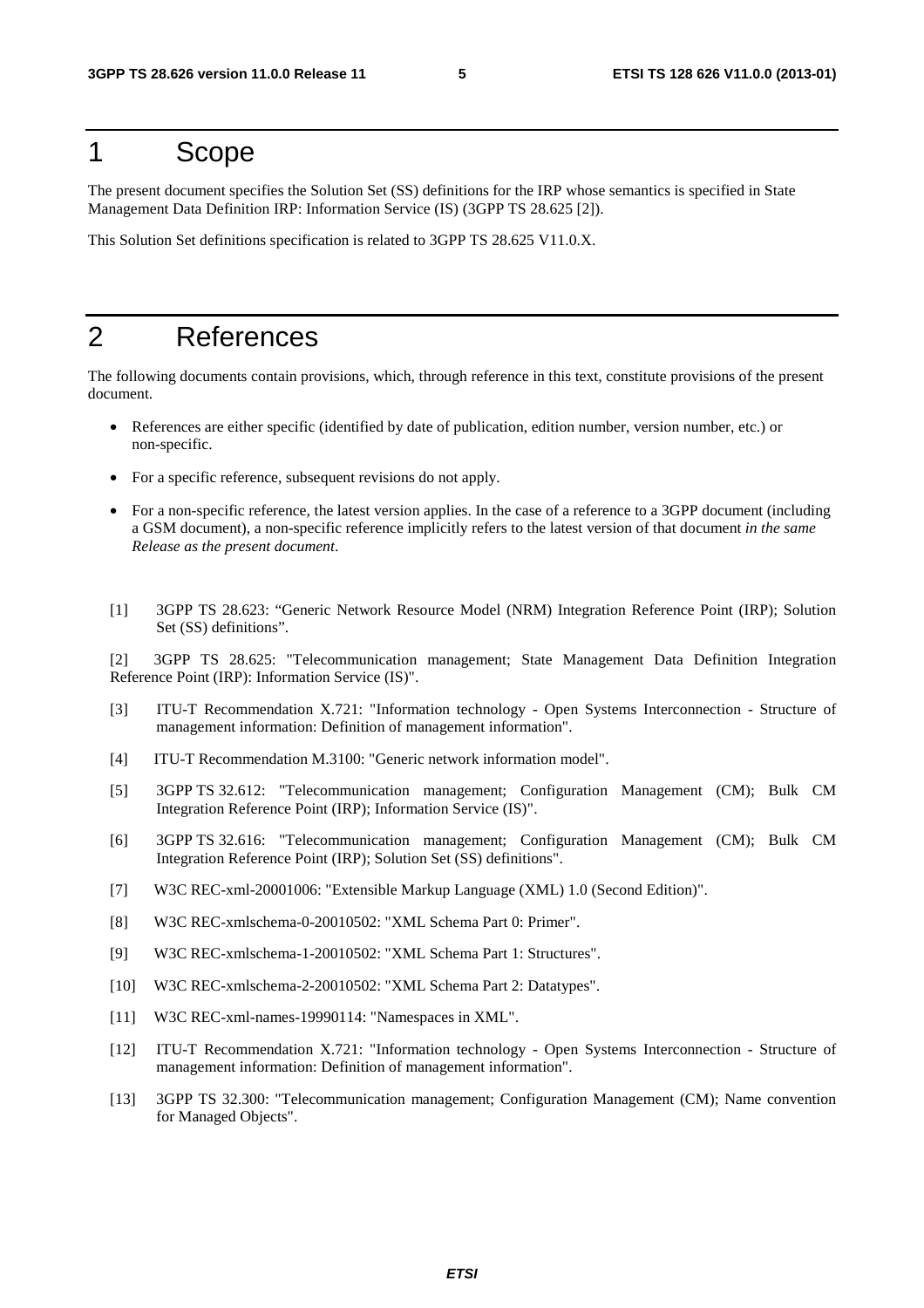#### 3 Definitions and abbreviations

#### 3.1 Definitions

For the purposes of the present document, the terms and definitions defined in 3GPP TS 32.672 [2] apply, and the following XML terms and definitions apply:

**XML file:** See definition of [1].

**XML document:** See definition of [1].

**XML declaration:** See definition of [1].

**XML element:** See definition of [1].

**empty XML element:** See definition of [1].

**XML content (of an XML element):** See definition of [1].

**XML start-tag:** See definition of [1].

**XML end-tag:** See definition of [1].

**XML empty-element tag:** See definition of [1].

**XML attribute specification:** See definition of [1].

**DTD:** See definition of [1].

**XML schema:** See definition of [1].

**XML namespace:** See definition of [1].

**XML complex type:** See definition of [1].

**XML element type:** See definition of [1].

#### 3.2 Abbreviations

For the purposes of the present document, the following abbreviations apply:

| CM <sub></sub> | <b>Configuration Management</b>            |
|----------------|--------------------------------------------|
| <b>CORBA</b>   | Common Object Request Broker Architecture  |
| <b>DTD</b>     | Document Type Definition                   |
| <b>EDGE</b>    | Enhanced Data for GSM Evolution            |
| <b>GERAN</b>   | <b>GSM/EDGE Radio Access Network</b>       |
| <b>GSM</b>     | Global System for Mobile communication     |
| <b>IDL</b>     | Interface Definition Language              |
| <b>TOC</b>     | <b>Information Object Class</b>            |
| <b>IRP</b>     | <b>Integration Reference Point</b>         |
| <b>IS</b>      | <b>Information Service</b>                 |
| <b>NE</b>      | Network Element                            |
| <b>NRM</b>     | Network Resource Model                     |
| OMG            | <b>Object Management Group</b>             |
| SS             | Solution Set                               |
| <b>UMTS</b>    | Universal Mobile Telecommunications System |
| <b>UTRAN</b>   | Universal Terrestrial Radio Access Network |
| <b>XML</b>     | eXtensible Markup Language                 |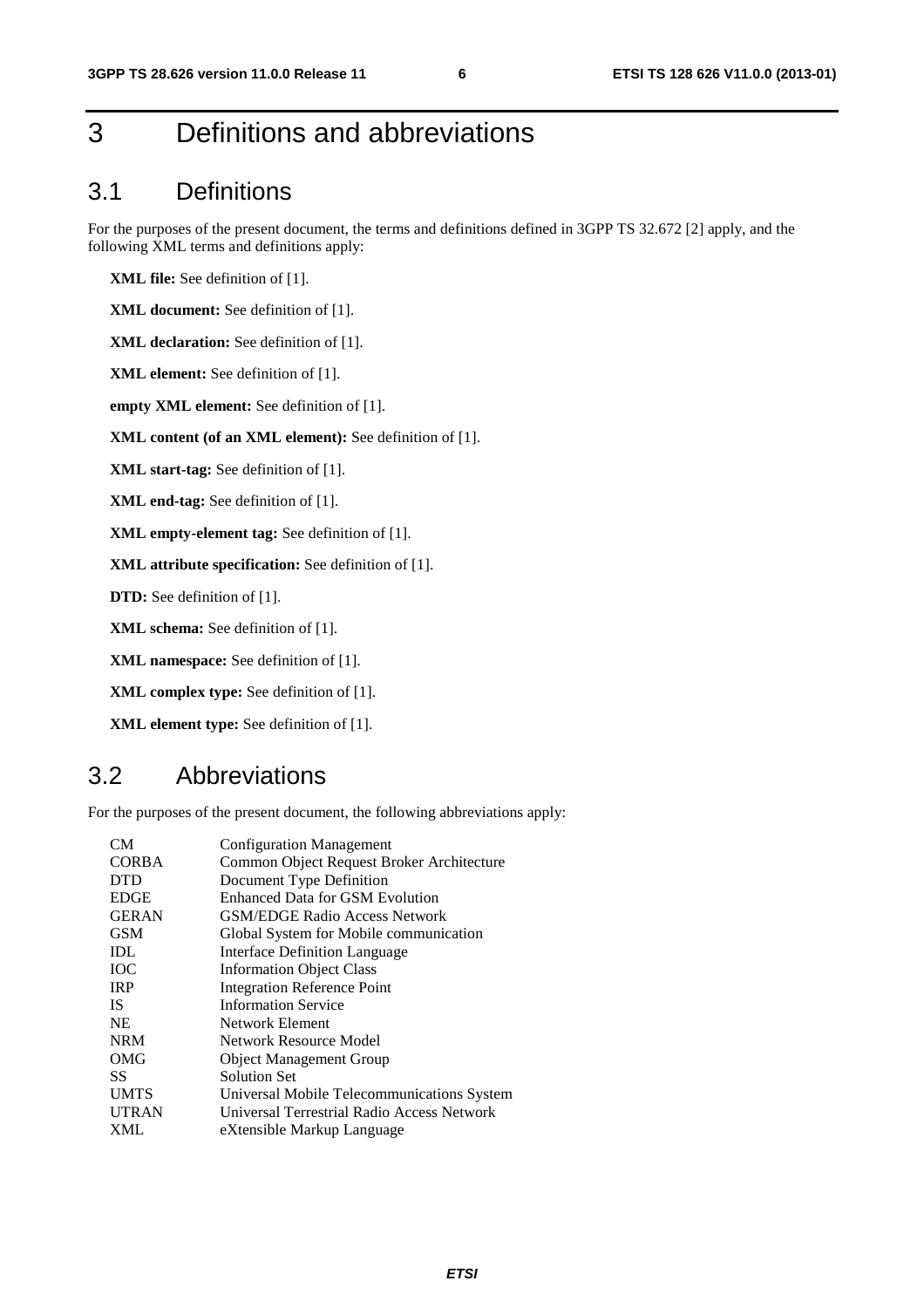## 4 Solution Set definitions

This specification defines the following 3GPP State Management Data Definition IRP Solution Set definitions:

- 3GPP State Management Data Definition IRP CORBA SS (Annex A)
- 3GPP State Management Data Definition IRP XML definitions (Annex B)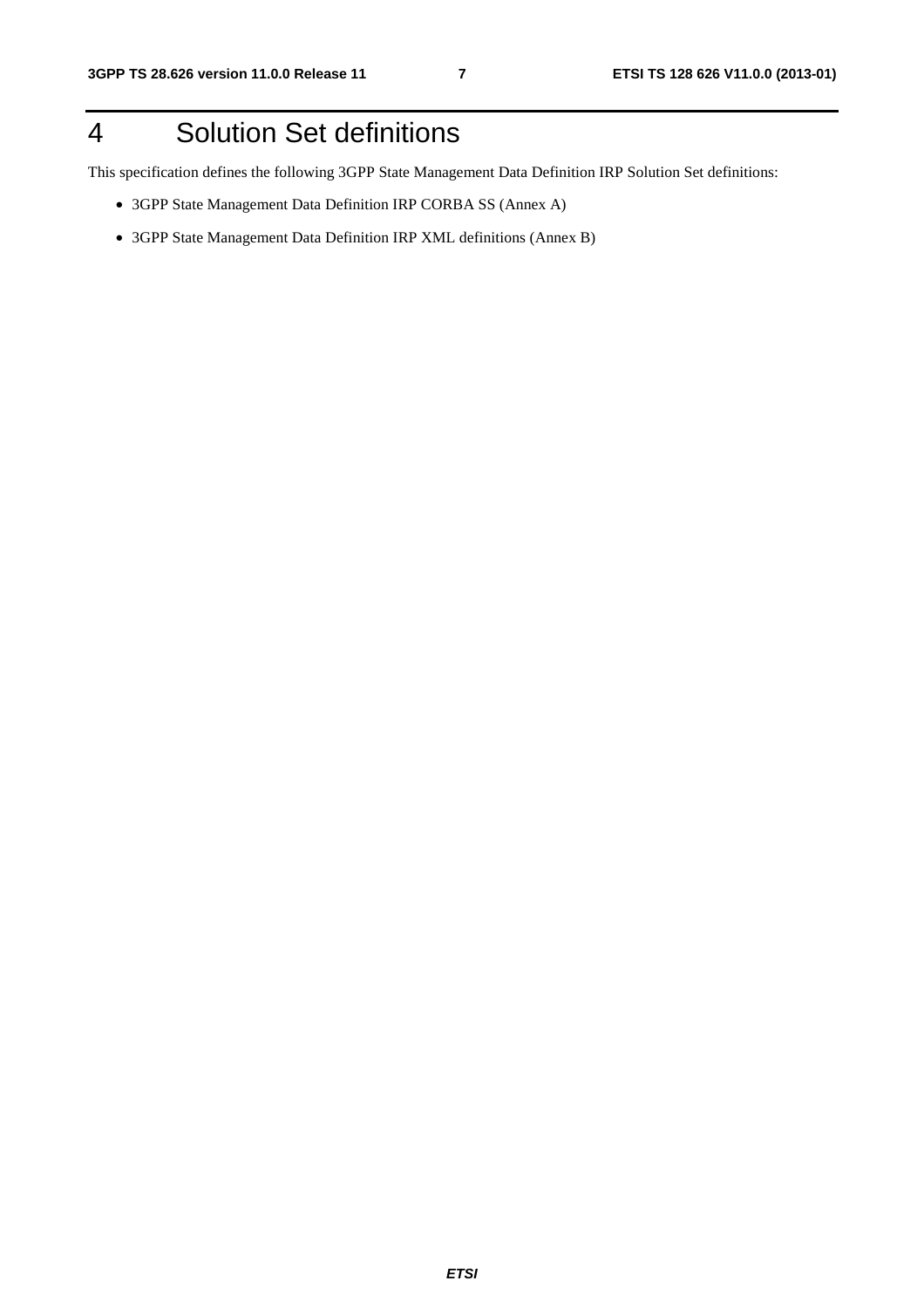#### Annex A (normative): CORBA Solution Set

#### A.1 Architectural Features

The overall architectural feature of State Management Data Definition IRP is specified in 3GPP TS 28.625 [2].

This clause specifies features that are specific to the CORBA SS.

#### A.1.1 Syntax for Distinguished Names

The syntax of a Distinguished Name is defined in 3GPP TS 32.300 [13].

## A.2 Mapping

#### A.2.1 General mapping

None.

#### A.2.2 Information Object Class (IOC) mapping

Table 1 provides the mapping of the information object classes defined in the IS of the State Management IRP [2] to the equivalent of this CORBA Solution Set.

#### **Table 1: Mapping of IOCs**

| <b>IOCs defined in State Management Data Definition</b><br><b>IRP IS [2]</b> | <b>CORBA SS Method</b>                                              |
|------------------------------------------------------------------------------|---------------------------------------------------------------------|
| StateManagementEntity                                                        | No mapping applicable for this < <archetype>&gt; class.</archetype> |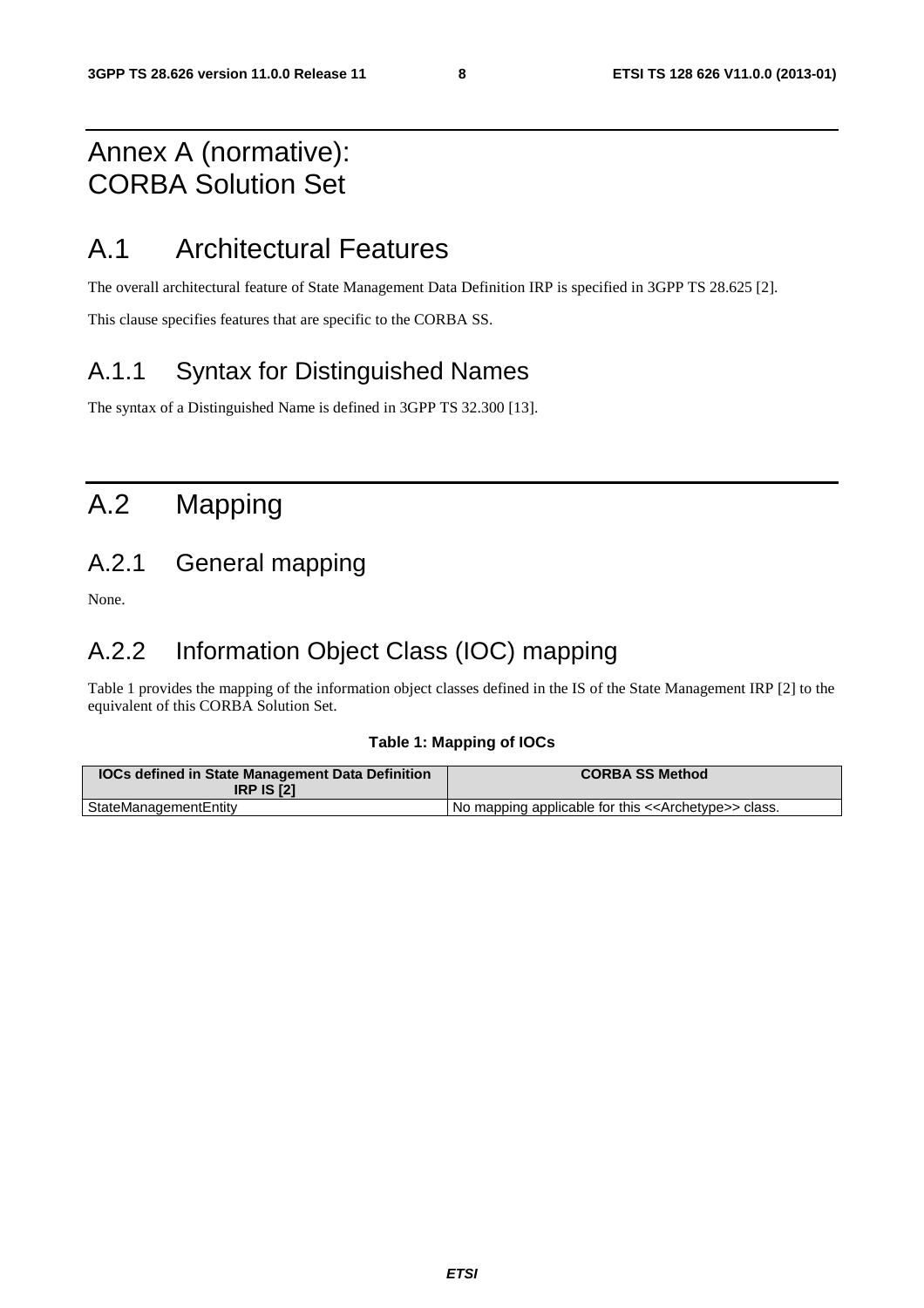| <b>Attributes defined in State</b><br><b>Management Data Definition</b><br><b>IRP IS [2]</b> | <b>CORBA SS Method attributes</b>                           | Qualifier |
|----------------------------------------------------------------------------------------------|-------------------------------------------------------------|-----------|
| operationalState                                                                             | OperationalState (ITU-T Recommendation X.721 [3])           | м         |
| operationalState                                                                             | OperationalStateTypeOpt (ITU-T Recommendation X.721 [3])    | O         |
| usageState                                                                                   | UsageState (ITU-T Recommandation X.721 [3])                 | м         |
| usageState                                                                                   | UsageStateTypeOpt (ITU-T Recommandation X.721 [3])          | $\Omega$  |
| administrativeState                                                                          | AdministrativeState (ITU-T Recommandation X.721 [3])        | м         |
| administrativeState                                                                          | AdministrativeStateTypeOpt (ITU-T Recommandation X.721 [3]) | O         |
| alarmStatus                                                                                  | AlarmStatus (ITU-T Recommandation M.3100 [4])               | м         |
| alarmStatus                                                                                  | AlarmStatusTypeOpt (ITU-T Recommendation M.3100 [4])        | O         |
| proceduralStatus                                                                             | ProceduralStatus (ITU-T Recommendation X.721 [3])           | м         |
| proceduralStatus                                                                             | ProceduralStatusTypeOpt (ITU-T Recommendation X.721 [3])    | $\Omega$  |
| availabilityStatus                                                                           | AvailabilityStatus (ITU-T Recommandation X.721 [3])         | м         |
| availabilityStatus                                                                           | AvailabilityStatusTypeOpt (ITU-T Recommandation X.721 [3])  | O         |
| controlStatus                                                                                | ControlStatus (ITU-T Recommandation X.721 [3])              | м         |
| controlStatus                                                                                | ControlStatusTypeOpt (ITU-T Recommandation X.721 [3])       | O         |
| standbyStatus                                                                                | StandbyStatus (ITU-T Recommandation X.721 [3])              | М         |
| standbyStatus                                                                                | StandbyStatusTypeOpt (ITU-T Recommandation X.721 [3])       | O         |
| unknownStatus                                                                                | UnknownStatus (ITU-T Recommendation X.721 [3])              | М         |
| unknownStatus                                                                                | UnknownStatusTypeOpt (ITU-T Recommendation X.721 [3])       | O         |

#### **Table 2: Mapping of Attributes**

## A.3 Solution Set definitions

#### A.3.1 IDL definition structure

Clause A.3.2 contains const definitions for State Management Data Definition IRP.

Clause A.3.3 contains commonly used optional definitions for State Management Data Definition IRP.

Clause A.3.4 contains commonly used definitions for State Management Data Definition IRP.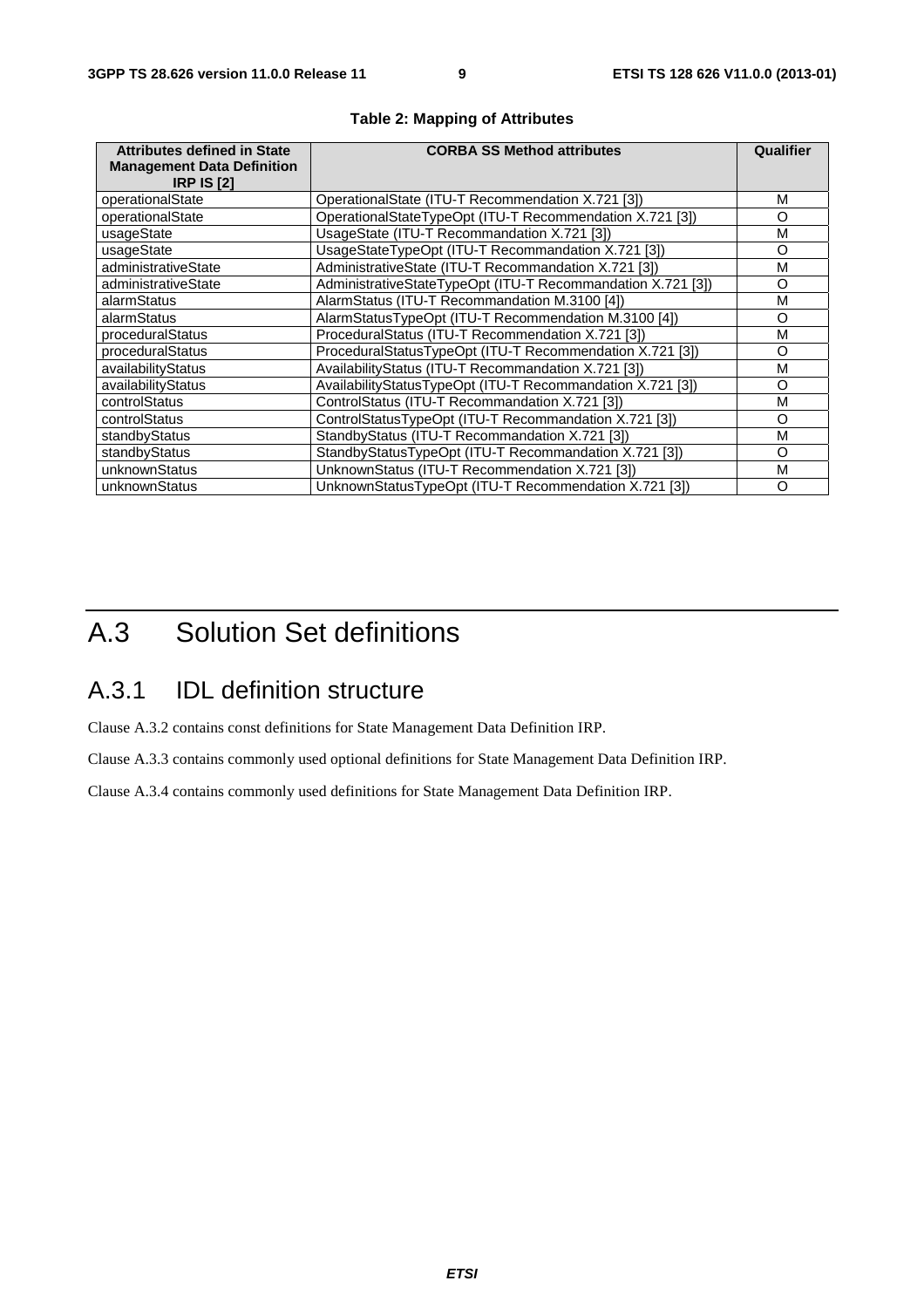#### A.3.2 IDL specification "StateManagementIRPConstDefs.idl"

```
//File:- StateManagementIRPConstDefs.idl 
#ifndef _STATE_MANAGEMENT_IRP_CONST_DEFS_IDL_ 
#define _STATE_MANAGEMENT_IRP_CONST_DEFS_IDL
#include "CosNotification.idl" 
#include "ManagedGenericIRPConstDefs.idl" 
#include <StateManagementIRPCommonConstDefs.idl> 
#include <StateManagementIRPOptConstDefs.idl> 
// This statement must appear after all include statements 
#pragma prefix "3gppsa5.org" 
/* ## Module: StateManagementIRPConstDefs 
This module contains commonly used definitions for State Management IRP 
======================================================================== 
*/ 
module StateManagementIRPConstDefs 
{ 
/* 
   Constant definitions for state management notifications uses when populating the 
   Cos::Structured event. 
   The "name" party of the structured event carries the following constant definitions 
   appropriate to the state being notified. 
   Refer to TS 32.666 regarding how to populate the structured event 
*/ 
   interface AttributeNameValue { 
      const string OPERATIONAL_STATE = "operationalState";<br>const string USAGE STATE = "usageState";
      const string USAGE STATE
       const string ADMINISTRATIVE_STATE = "administrativeState"; 
 const string ALARM_STATUS = "alarmStatus"; 
 const string PROCEDURAL_STATUS = "proceduralStatus"; 
      const string AVAILABILITY STATUS = "availabilityStatus";
 const string CONTROL_STATUS = "controlStatus"; 
const string STANDBY STATUS = "standbyStatus";
 const string UNKNOWN_STATUS = "unknownStatus"; 
    }; 
/* 
   The following structures provide the new state value, 
    and the optional old state value 
   The structures are passed in the value part of the cos structured event 
*/ 
    struct OperationalStateOldNewValue{ 
       StateManagementIRPCommonConstDefs::OperationalState new; 
       StateManagementIRPOptConstDefs::OperationalStateTypeOpt old; 
    }; 
    struct UsageStateOldNewValue{ 
       StateManagementIRPCommonConstDefs::UsageState new; 
       StateManagementIRPOptConstDefs::UsageStateTypeOpt old; 
    }; 
    struct AdministrativeStateOldNewValue{ 
       StateManagementIRPCommonConstDefs::AdministrativeState new; 
       StateManagementIRPOptConstDefs::AdministrativeStateTypeOpt old; 
    }; 
    struct AlarmStatusOldNewValue{ 
       StateManagementIRPCommonConstDefs::AlarmStatus new; 
       StateManagementIRPOptConstDefs::AlarmStatusTypeOpt old; 
    }; 
    struct ProceduralStatusOldNewValue{ 
       StateManagementIRPCommonConstDefs::ProceduralStatusValues new; 
       StateManagementIRPOptConstDefs::ProceduralStatusTypeOpt old; 
    };
```

```
 struct AvailabilityStatusOldNewValue{
```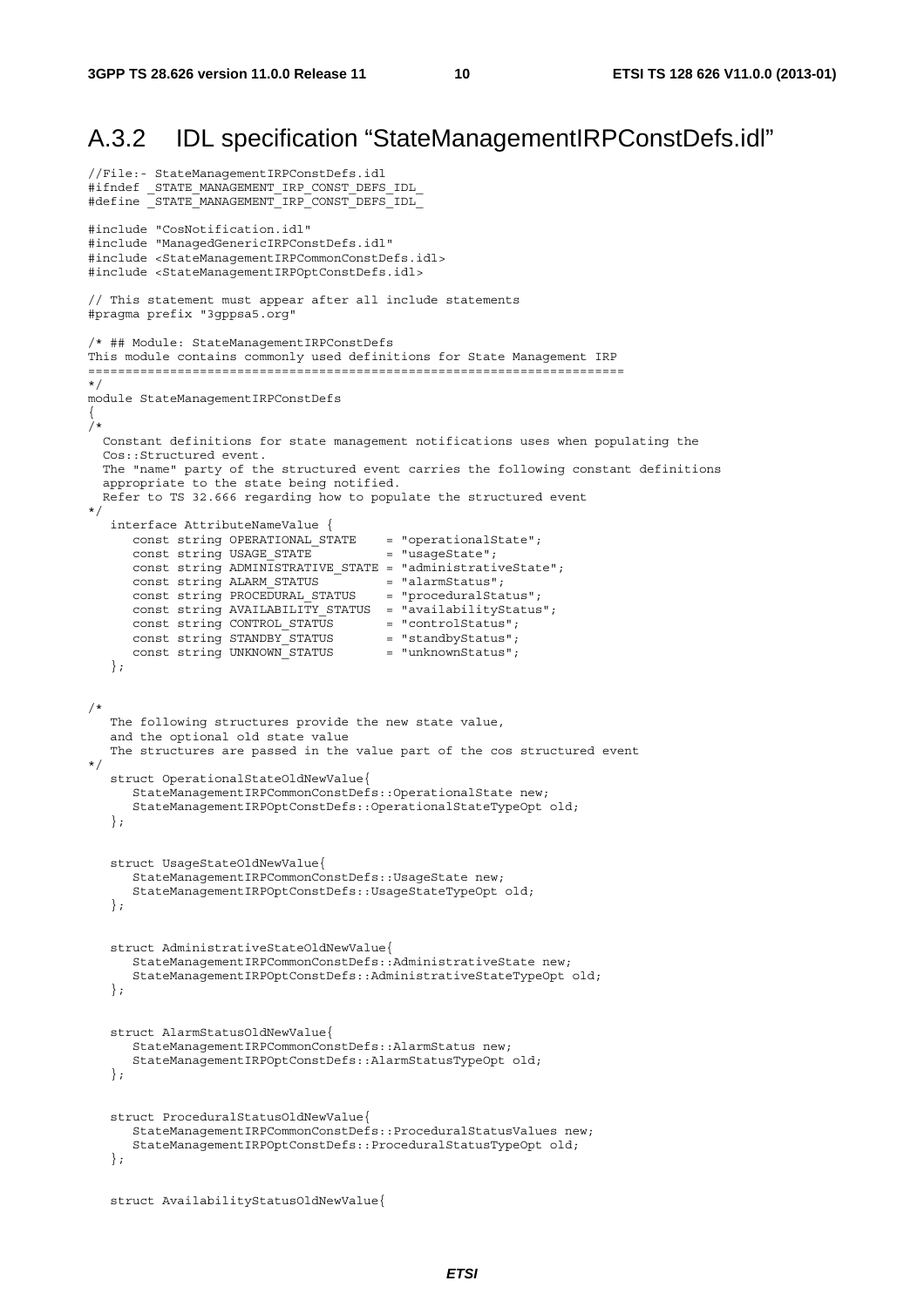```
 StateManagementIRPCommonConstDefs::AvailabilityStatusValues new; 
      StateManagementIRPOptConstDefs:: AvailabilityStatusTypeOpt old; 
   }; 
   struct ControlStatusOldNewValue{ 
      StateManagementIRPCommonConstDefs::ControlStatusValues new; 
      StateManagementIRPOptConstDefs::ControlStatusTypeOpt old; 
   }; 
   struct StandbyStatusOldNewValue{ 
      StateManagementIRPCommonConstDefs::StandbyStatus new; 
      StateManagementIRPOptConstDefs::StandbyStatusTypeOpt old; 
   }; 
   struct UnknownStatusOldNewValue{ 
      StateManagementIRPCommonConstDefs::UnknownStatus new; 
      StateManagementIRPOptConstDefs::UnknownStatusTypeOpt old; 
   }; 
\};
```

```
#endif // _STATE_MANAGEMENT_IRP_CONST_DEFS_IDL_
```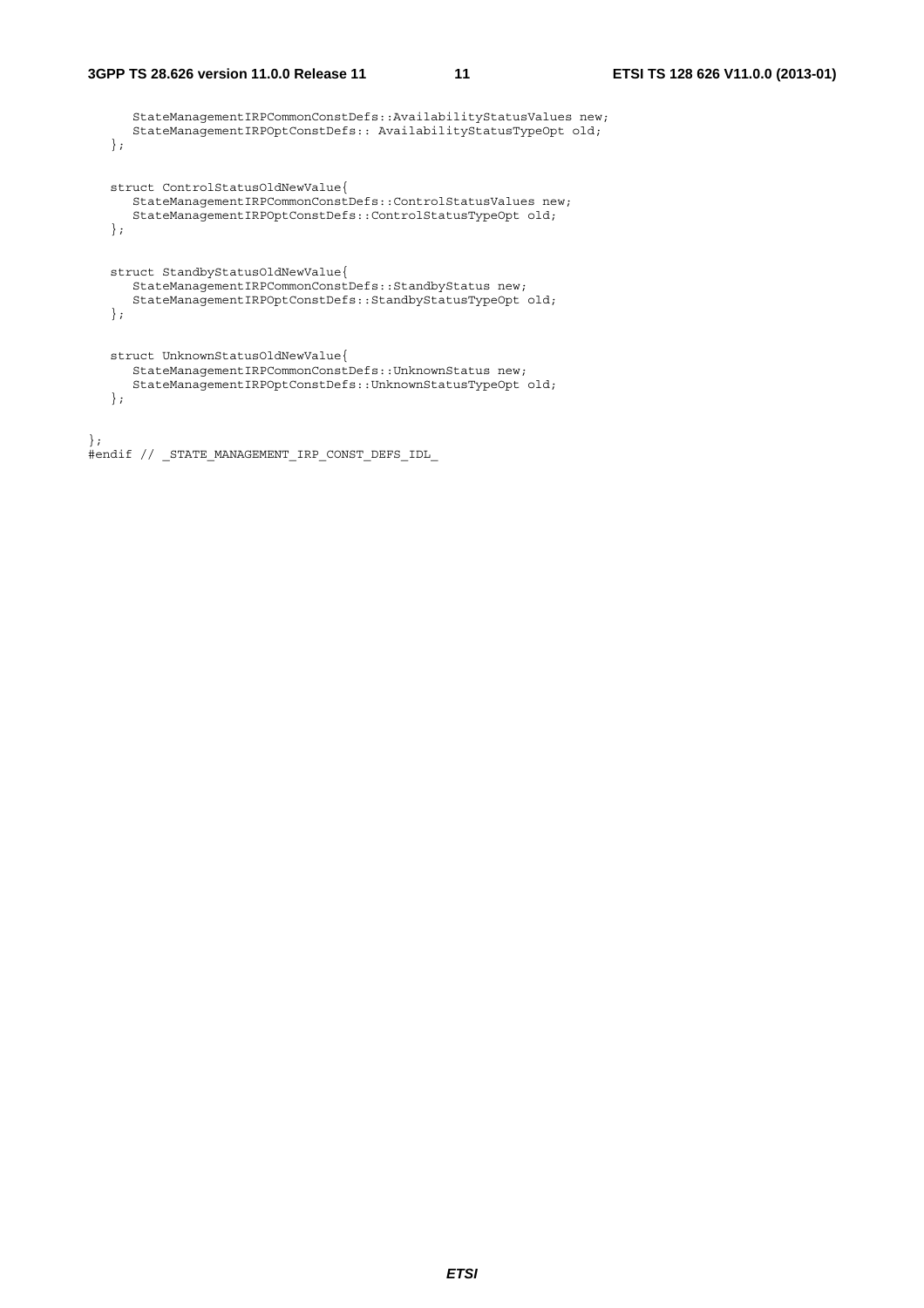#### A.3.3 IDL specification "StateManagementIRPOptConstDefs.idl"

```
//File:-StateManagementIRPOptConstDefs.idl 
#ifndef _STATE_MANAGEMENT_IRP_OPT_CONST_DEFS_IDL_ 
#define STATE_MANAGEMENT_IRP_OPT_CONST_DEFS_IDL
#include "CosNotification.idl" 
#include "ManagedGenericIRPConstDefs.idl" 
#include "StateManagementIRPCommonConstDefs.idl" 
// This statement must appear after all include statements 
#pragma prefix "3gppsa5.org" 
/* ## Module: StateManagementIRPOptConstDefs 
This module contains commonly used optional definitions for State Management IRP 
================================================================================ 
*/ 
module StateManagementIRPOptConstDefs 
{ 
    /* 
    Definition of Operational State based on X.721 [3], if optional. 
    */ 
    union OperationalStateTypeOpt switch(boolean) 
    { 
      case TRUE: StateManagementIRPCommonConstDefs::OperationalState operational state;
    }; 
/*
   Definition of Usage State based on X.721 [3], if optional. 
    */ 
   union UsageStateTypeOpt switch(boolean) 
    { 
      case TRUE: StateManagementIRPCommonConstDefs: UsageState usage state;
    }; 
/*
   Definition of Administrative State based on X.721 [3], if optional. 
    */ 
    union AdministrativeStateTypeOpt switch(boolean) 
    { 
       case TRUE: StateManagementIRPCommonConstDefs::AdministrativeState administrative_state; 
    }; 
/*
   Definition of Alarm Status based on M.3100 [4], if optional. 
   \star union AlarmStatusTypeOpt switch(boolean) 
    { 
       case TRUE: StateManagementIRPCommonConstDefs::AlarmStatus alarm_status; 
    }; 
    /* 
   Definition of Procedural Status based on X.721 [3], if optional. 
    */ 
    union ProceduralStatusTypeOpt switch(boolean) 
    { 
      case TRUE: StateManagementIRPCommonConstDefs::ProceduralStatus procedural status;
    }; 
/*
    Definition of Availability Status based on X.721 [3], if optional. 
   \star union AvailabilityStatusTypeOpt switch(boolean) 
    { 
       case TRUE: StateManagementIRPCommonConstDefs::AvailabilityStatus availability_status; 
    }; 
/*
    Definition of Control Status based on X.721 [3], if optional. 
    */ 
    union ControlStatusTypeOpt switch(boolean) 
    { 
      case TRUE: StateManagementIRPCommonConstDefs::ControlStatus control status;
    }; 
    /*
```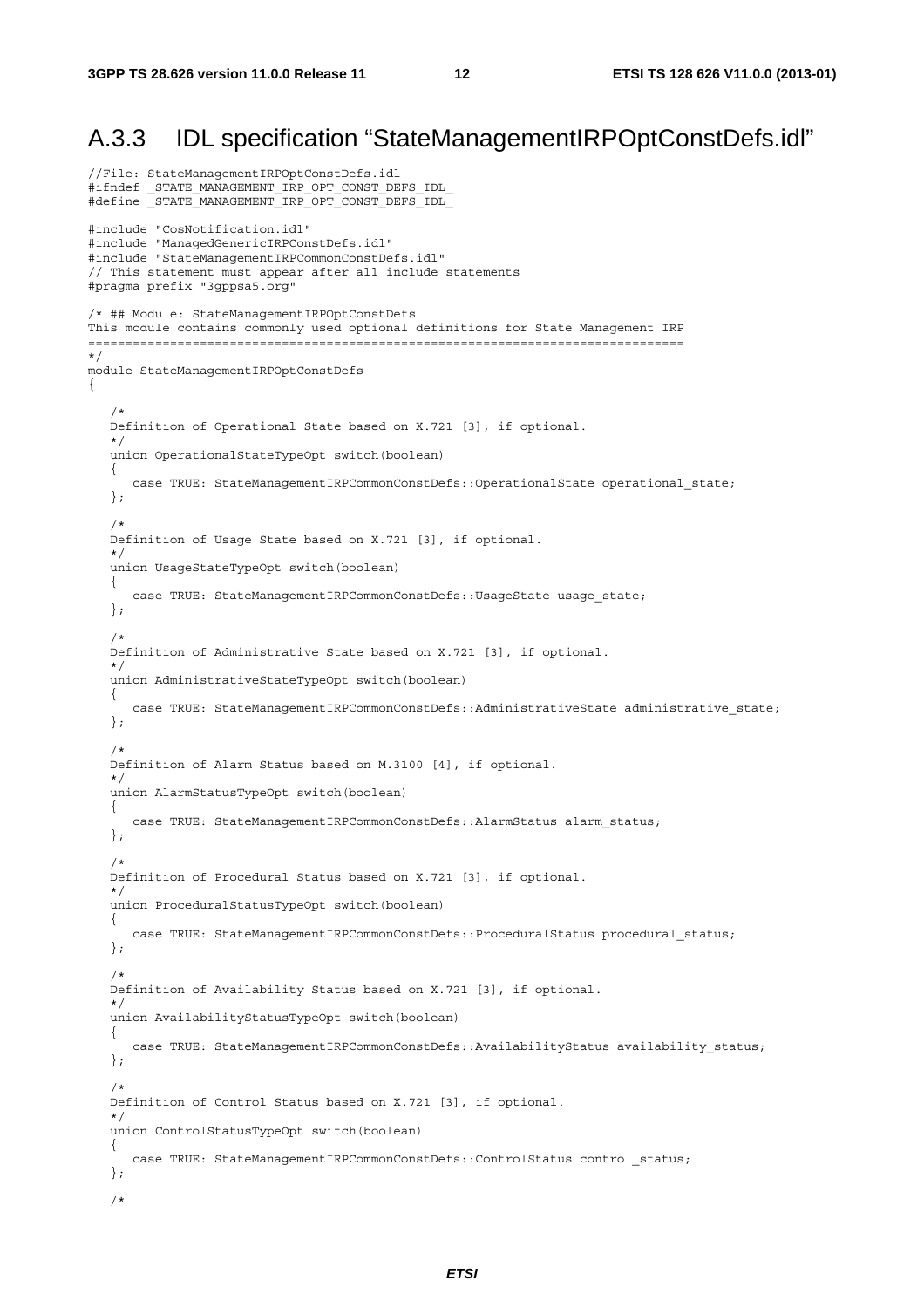Definition of Standby Status based on X.721 [3], if optional. \*/ union StandbyStatusTypeOpt switch(boolean) { case TRUE: StateManagementIRPCommonConstDefs::StandbyStatus standby\_status; }; /\* Definition of Unknown Status based on X.721 [3], if optional. \*/ union UnknownStatusTypeOpt switch(boolean) { case TRUE: StateManagementIRPCommonConstDefs::UnknownStatus unknown\_status; }; };

#endif // \_STATE\_MANAGEMENT\_IRP\_OPT\_CONST\_DEFS\_IDL\_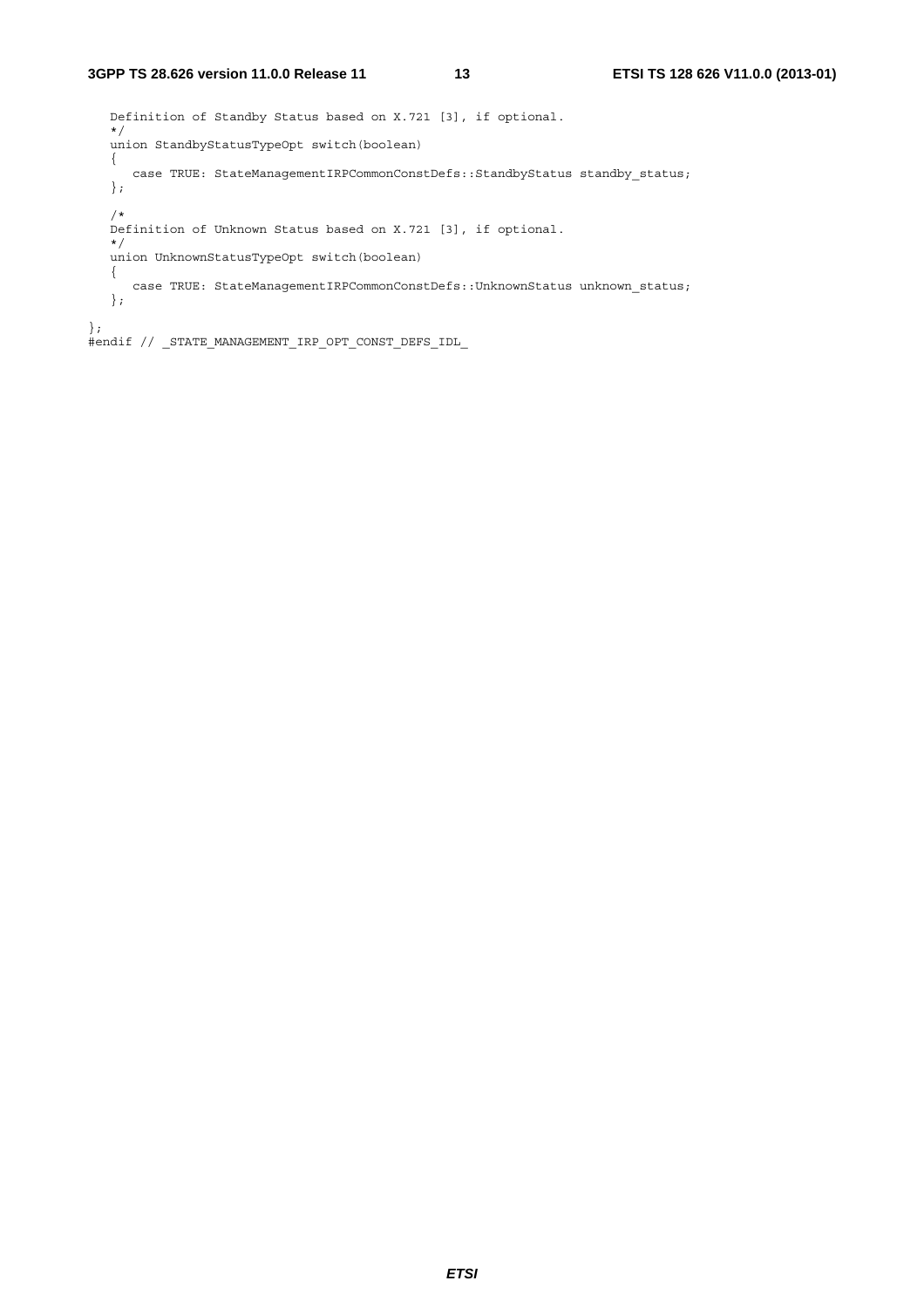//File: StateManagementIRPCommonConstDefs.idl

#### A.3.4 IDL specification "StateManagementIRPCommonConstDefs.idl"

```
#ifndef _STATE_MANAGEMENT_IRP_COMMON_CONST_DEFS_IDL_ 
#define _STATE_MANAGEMENT_IRP_COMMON_CONST_DEFS_IDL
// This statement must appear after all include statements 
#pragma prefix "3gppsa5.org" 
/* Module: StateManagementIRPCommonConstDefs 
This module contains commonly used definitions for State Management IRP 
======================================================================== 
*/ 
module StateManagementIRPCommonConstDefs 
{ 
/*
    Definition of Operational State based on X.721 [3], if mandatory. 
    */ 
    enum OperationalState 
    { 
       Disabled, Enabled 
    }; 
/*
    Definition of Usage State based on X.721 [3], if mandatory. 
    */ 
    enum UsageState 
    { 
       Idle, Active, Busy 
    }; 
/*
    Definition of Administrative State based on X.721 [3], if mandatory. 
    */ 
    enum AdministrativeState 
    { 
       Locked, Unlocked, ShuttingDown 
    }; 
    /* 
    Definition of Alarm Status based on M.3100 [4], if mandatory. 
    */ 
    enum AlarmStatus 
    { 
       CLEARED, INDETERMINATE, WARNING, MINOR, MAJOR, CRITICAL 
    }; 
/*
    Definition of Procedural Status based on X.721 [3], if mandatory. 
    */ 
    enum ProceduralStatusValues 
    { 
       InitializationRequired, NotInitialized, Initializing, Reporting, 
       Terminating 
    }; 
    typedef sequence <ProceduralStatusValues,5> ProceduralStatus; 
/*
    Definition of Availability Status based on X.721 [3], if mandatory. 
    */ 
    enum AvailabilityStatusValues 
    { 
       InTest, Failed, PowerOff, OffLine, OffDuty, Dependency, Degraded, 
       NotInstalled, LogFull 
    }; 
    typedef sequence <AvailabilityStatusValues,9> AvailabilityStatus; 
/*
    Definition of Control Status based on X.721 [3], if mandatory. 
    */ 
    enum ControlStatusValues 
    { 
       SubjectToTest, PartOfServicesLocked, ReservedForTest, Suspended 
    };
```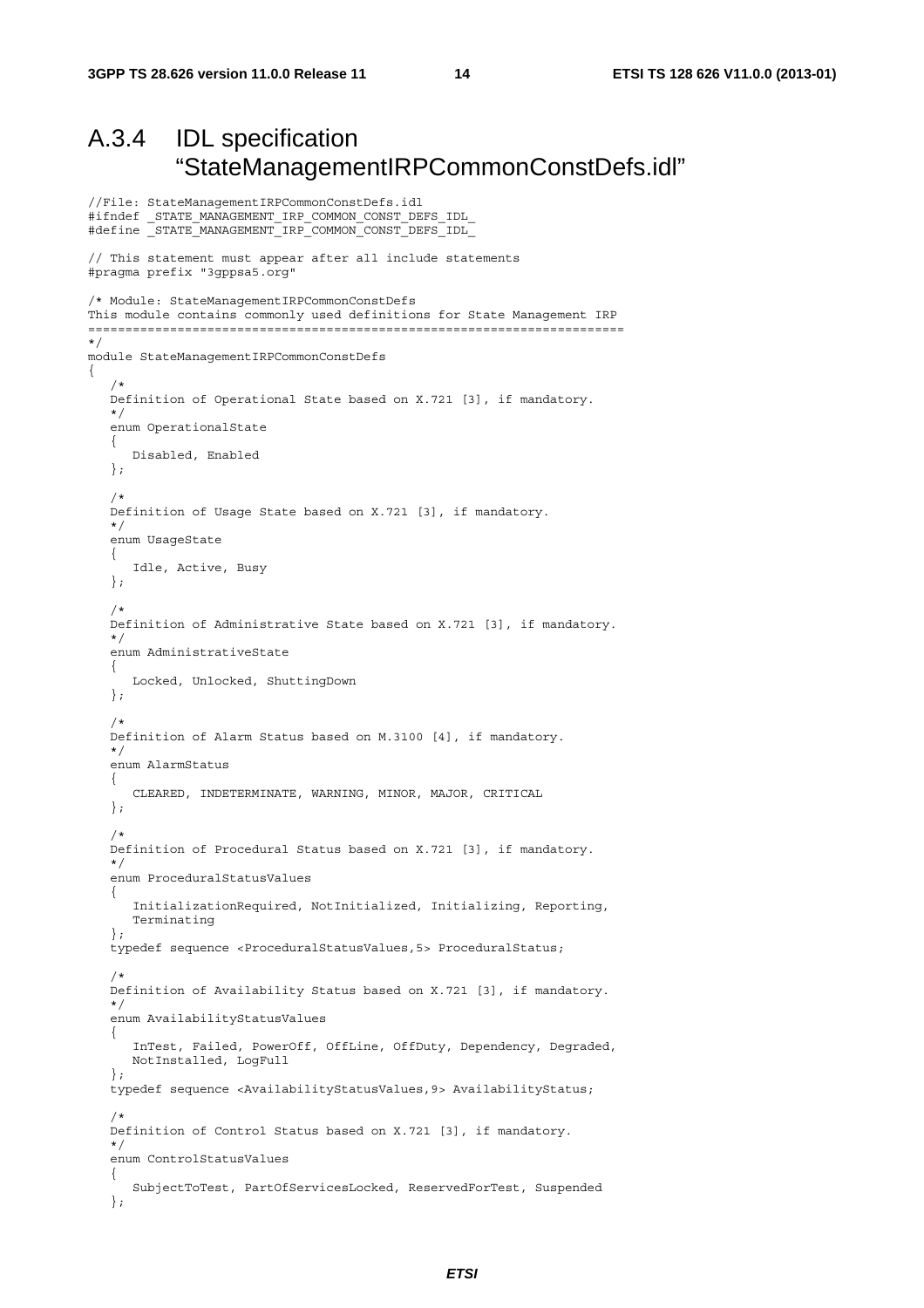```
 typedef sequence <ControlStatusValues,4> ControlStatus; 
    /* 
   Definition of Standby Status based on X.721 [3], if mandatory. 
   */ 
    enum StandbyStatus 
    { 
     HotStandby, ColdStandby, ProvidingService 
    }; 
    /* 
 Definition of Unknown Status based on X.721 [3], if mandatory 
 (if switch is TRUE then value equal to TRUE implies "unknown status"). 
    */ 
   union UnknownStatus switch(boolean) 
    { 
      case TRUE: boolean value; 
    }; 
}; 
#endif //_STATE_MANAGEMENT_IRP_COMMON_CONST_DEFS_IDL_
```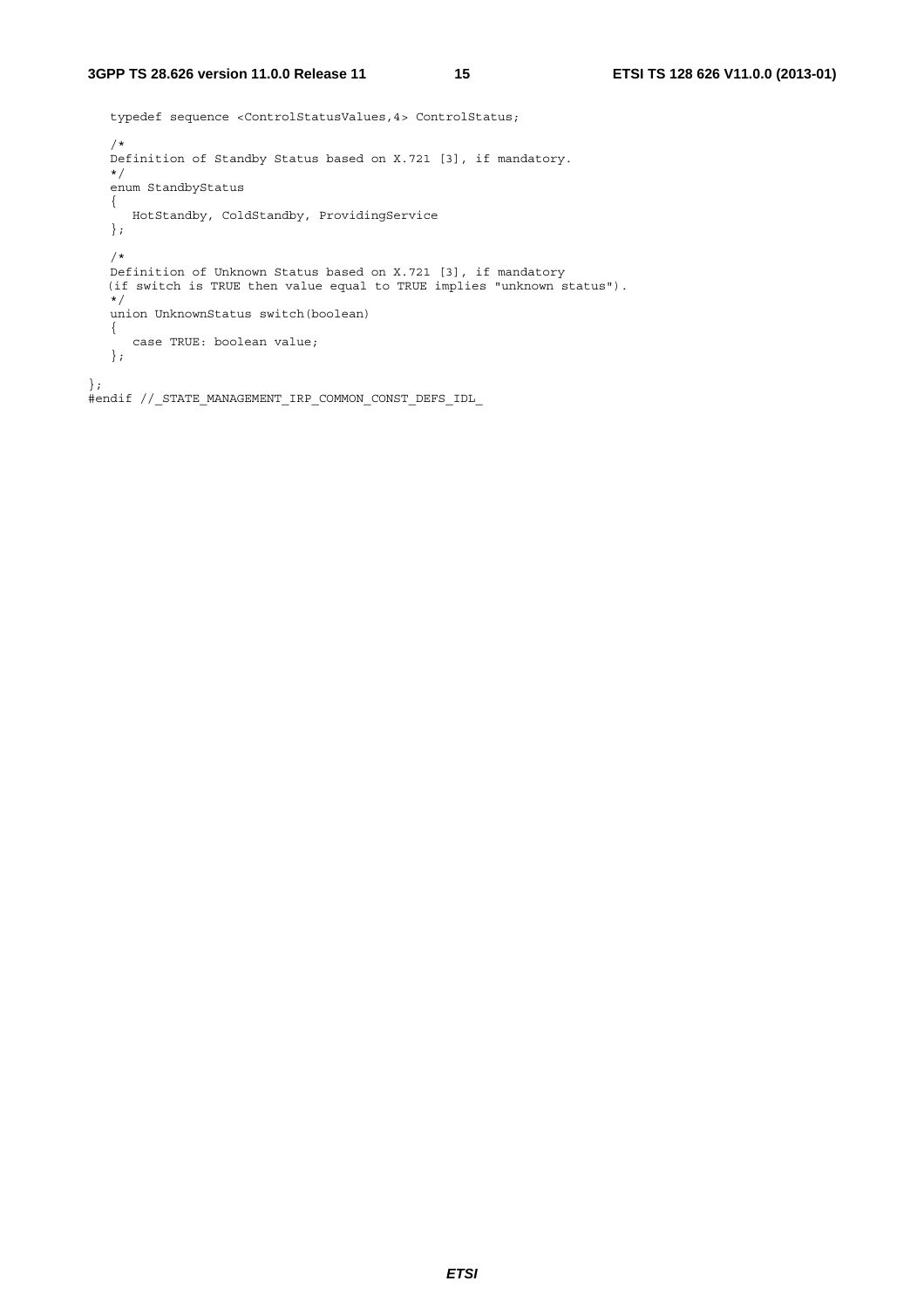## Annex B (normative): XML definitions

This annex specifies the XML file format definition for the Bulk Configuration Management IRP IS [5] for the IRP whose semantics is specified in State Management Data Definition IRP: Information Service (IS) (3GPP TS 28.625 [2]).

Bulk CM XML file formats are based on XML [7], XML Schema [8] [9] [10] and XML Namespace [11] standards.

#### B.1 Architectural features

The overall architectural feature of State Management IRP is specified in 3GPP TS 28.625 [2].

This clause specifies features that are specific to the XML Schema definitions.

#### B.1.1 Syntax for Distinguished Names

The syntax of a Distinguished Name is defined in 3GPP TS 32.300 [13].

## B.2 Mapping

Not present in the current version of this specification.

## B.3 Solution Set definitions

#### B.3.1 XML definition structure

The overall description of the file format of configuration data XML files is provided by 3GPP TS 32.616 [6].

Clause B.3.2 defines the XML schema stateManagementIRP.xsd for the State Management IRP: Information Service (IS) defined in 3GPP TS 28.625 [2].

The definition of the XML element types complies with the generic mapping rules defined in 3GPP TS 32.616 [6].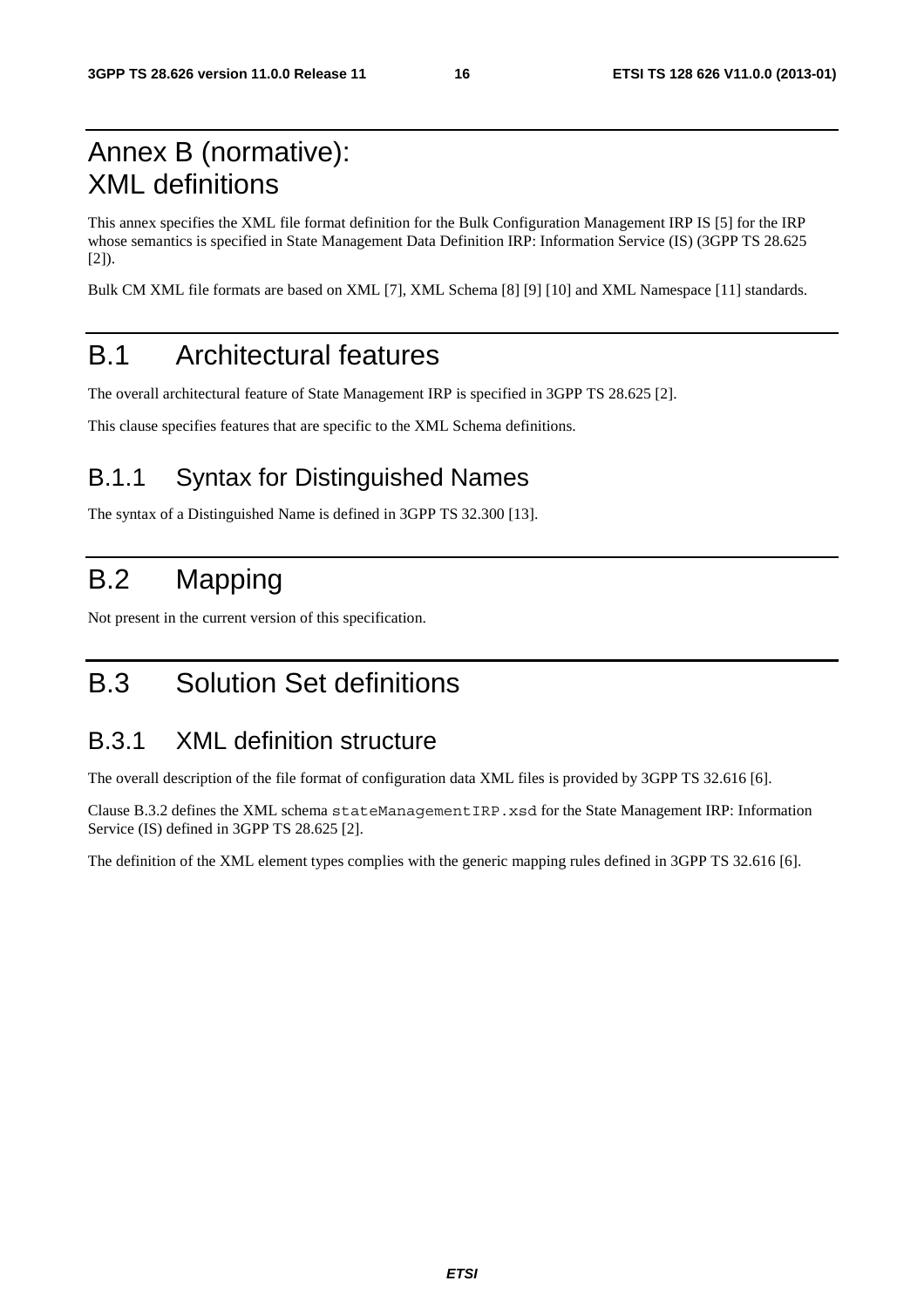#### B.3.2 XML schema "stateManagementIRP.xsd"

```
<?xml version="1.0" encoding="UTF-8"?> 
>1- 3GPP TS 28.626 State Management IRP 
  Bulk CM Configuration data file XML schema 
  stateManagementIRP.xsd 
--> 
<schema 
   targetNamespace= 
     "http://www.3gpp.org/ftp/specs/archive/28_series/28.626#stateManagementIRP" 
   elementFormDefault="qualified" 
   xmlns="http://www.w3.org/2001/XMLSchema" 
   xmlns:sm= 
     "http://www.3gpp.org/ftp/specs/archive/28_series/28.626#stateManagementIRP" 
> 
   <!-- State Management IRP related XML types --> 
   <simpleType name="operationalStateType"> 
     <restriction base="string"> 
      <enumeration value="enabled"/> 
       <enumeration value="disabled"/> 
     </restriction> 
   </simpleType> 
   <simpleType name="usageStateType"> 
     <restriction base="string"> 
       <enumeration value="idle"/> 
       <enumeration value="active"/> 
       <enumeration value="busy"/> 
     </restriction> 
   </simpleType> 
   <simpleType name="administrativeStateType"> 
     <restriction base="string"> 
       <enumeration value="locked"/> 
       <enumeration value="unlocked"/> 
       <enumeration value="shuttingDown"/> 
     </restriction> 
   </simpleType> 
   <simpleType name="alarmStatusType"> 
     <restriction base="string"> 
       <enumeration value="cleared"/> 
       <enumeration value="indeterminate"/> 
       <enumeration value="warning"/> 
       <enumeration value="minor"/> 
       <enumeration value="major"/> 
       <enumeration value="critical"/> 
     </restriction> 
   </simpleType> 
   <simpleType name="proceduralStatusElementType"> 
     <restriction base="string"> 
       <enumeration value="initializationRequired"/> 
       <enumeration value="notInitialized "/> 
       <enumeration value="initializing"/> 
       <enumeration value="reporting"/> 
       <enumeration value="terminating"/> 
     </restriction> 
   </simpleType> 
   <complexType name="proceduralStatusType"> 
     <sequence minOccurs="0" maxOccurs="5"> 
       <element name="proceduralStatusElement" type="sm:proceduralStatusElementType"/> 
     </sequence> 
   </complexType> 
   <simpleType name="availabilityStatusElementType"> 
     <restriction base="string"> 
       <enumeration value="inTest"/> 
       <enumeration value="failed"/> 
       <enumeration value="powerOff"/> 
       <enumeration value="offLine"/> 
       <enumeration value="offDuty"/> 
       <enumeration value="dependency"/> 
       <enumeration value="degraded"/> 
       <enumeration value="notInstalled"/> 
       <enumeration value="logFull"/> 
     </restriction> 
   </simpleType> 
   <complexType name="availabilityStatusType">
```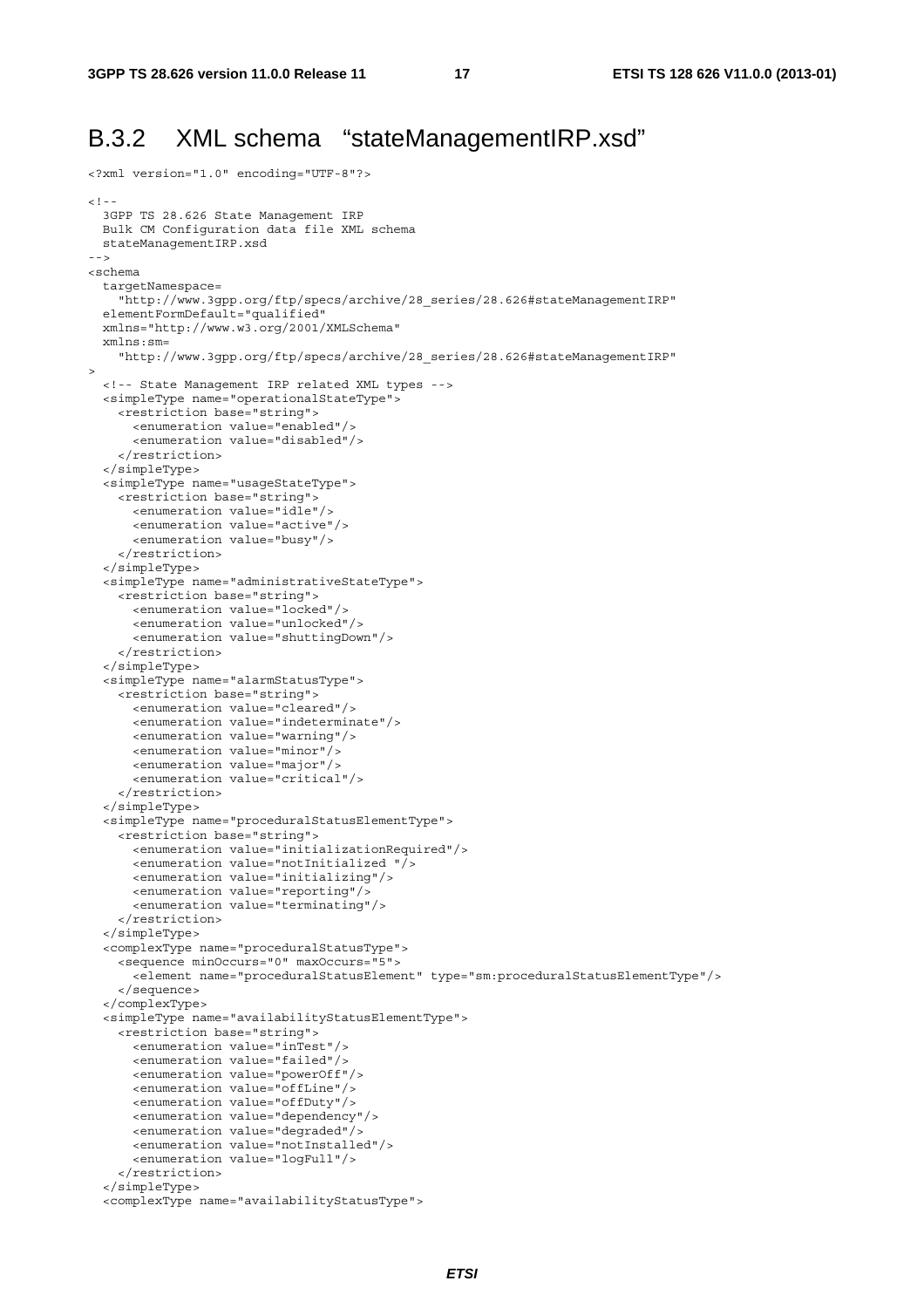#### **3GPP TS 28.626 version 11.0.0 Release 11 18 ETSI TS 128 626 V11.0.0 (2013-01)**

 <sequence minOccurs="0" maxOccurs="9"> <element name="availabilityStatusElement" type="sm:availabilityStatusElementType"/> </sequence> </complexType> <simpleType name="controlStatusElementType"> <restriction base="string"> <enumeration value="subjectToTest"/> <enumeration value="partOfServicesLocked"/> <enumeration value="reservedForTest"/> <enumeration value="suspended"/> </restriction> </simpleType> <complexType name="controlStatusType"> <sequence minOccurs="0" maxOccurs="4"> <element name="controlStatusElement" type="sm:controlStatusElementType"/> </sequence> </complexType> <simpleType name="standbyStatusType"> <restriction base="string"> <enumeration value="hotStandby"/> <enumeration value="coldStandby"/> <enumeration value="providingService"/> </restriction> </simpleType> <simpleType name="unknownStatusType"> <restriction base="boolean"> <pattern value="true"/> <pattern value="false"/> </restriction> </simpleType> <element name="operationalState" type="sm:operationalStateType"/> <element name="usageState" type="sm:usageStateType"/> <element name="administrativeState" type="sm:administrativeStateType"/> <element name="alarmStatus" type="sm:alarmStatusType"/> <element name="proceduralStatus" type="sm:proceduralStatusType"/> <element name="availabilityStatus" type="sm:availabilityStatusType"/> <element name="controlStatus" type="sm:controlStatusType"/> <element name="standbyStatus" type="sm:standbyStatusType"/> <element name="unknownStatus" type="sm:unknownStatusType"/> </schema>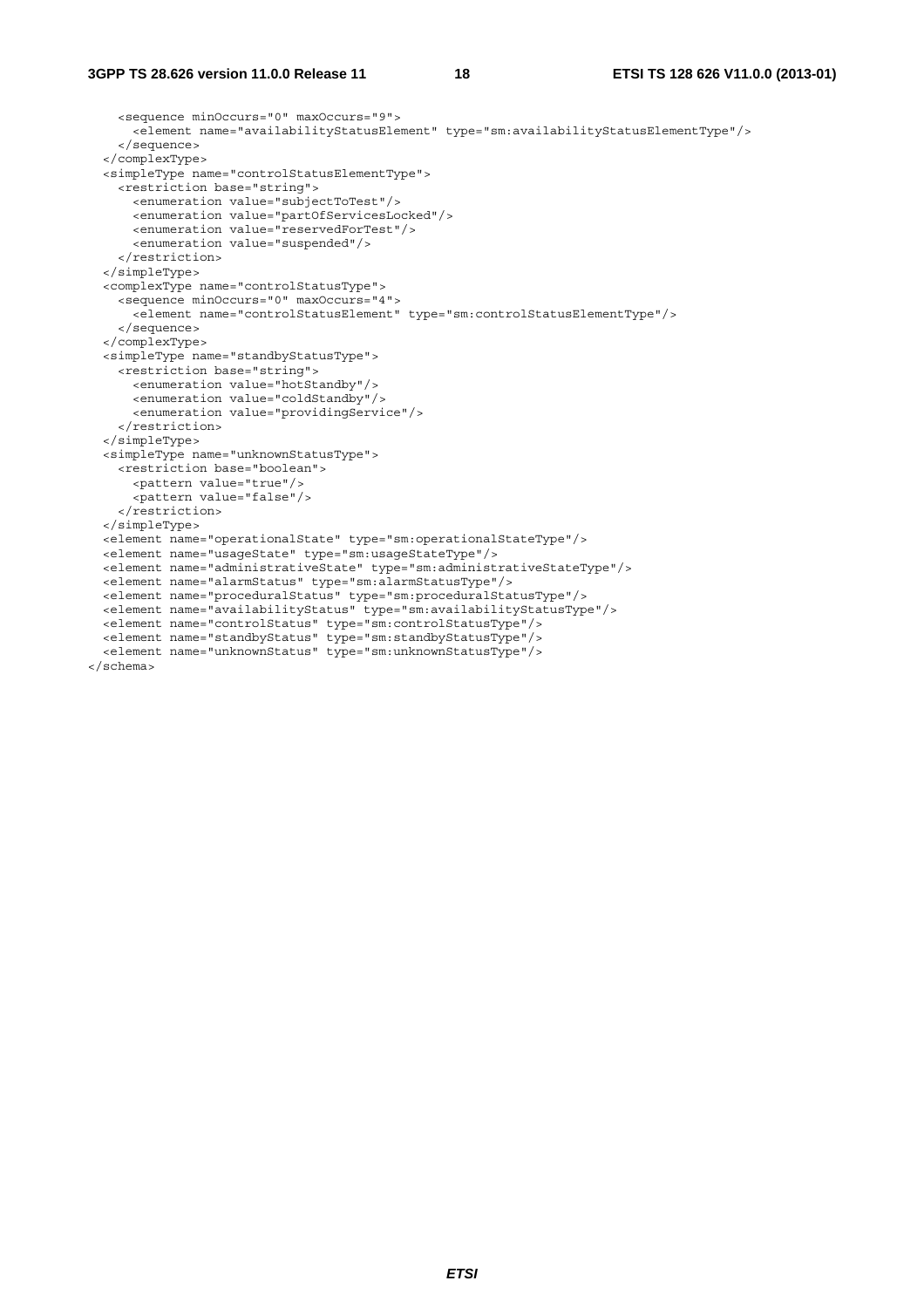## Annex C (Informative): Change history

| <b>Change history</b> |              |  |  |  |                                            |             |            |
|-----------------------|--------------|--|--|--|--------------------------------------------|-------------|------------|
| <b>Date</b>           | <b>ITSG#</b> |  |  |  | <b>ITSG Doc. ICR IRev ISubiect/Comment</b> | <b>IOId</b> | <b>New</b> |
| 2012-10               |              |  |  |  | l First draft                              |             | 0.1.0      |
| 2012-12               | SA#58        |  |  |  | Draft sent for Information and Approval    | 0.1.0       | 1.0.0      |
| 2012-12               |              |  |  |  | New version after approval                 | 1.0.0       | 11.0.0     |